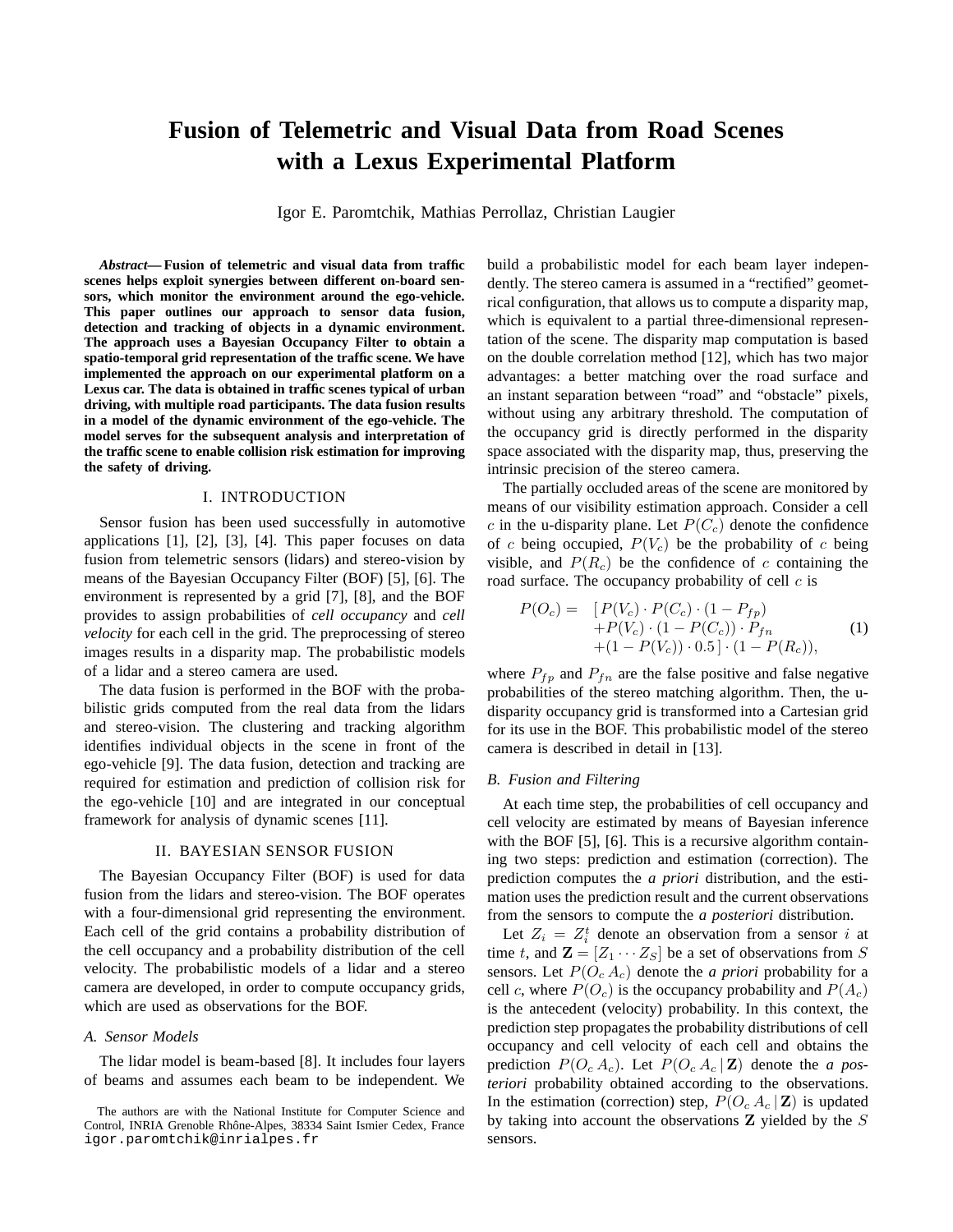At the input of the filter, the occupancy grids provided by the sensors are merged according to the following equation:

$$
P(\mathbf{Z} | O_c A_c) = \prod_{i=1}^{S} P(Z_i | O_c A_c), \tag{2}
$$

and the *a posteriori* probability estimate is obtained as

$$
P(O_c A_c | \mathbf{Z}) = \frac{P(O_c A_c) \cdot P(\mathbf{Z} | O_c A_c)}{P(\mathbf{Z})},
$$
 (3)

where  $P(\mathbf{Z})$  is a uniform probability distribution. The probability of cell occupancy  $P(O_c | \mathbf{Z})$  and the probability of cell velocity  $P(A_c | \mathbf{Z})$  are computed by marginalization and are used for the next prediction step. Note that the prediction step assumes a constant velocity of objects, and an internal parameter of the BOF serves to take into account the corresponding prediction error, when a constant velocity assumption does not hold.

## III. FAST CLUSTERING AND TRACKING

Our Fast Clustering and Tracking (FCT) algorithm serves to retrieve an object level representation from the estimated grids and to track the objects' trajectories [9]. It operates at an object representation level and contains three modules: a clustering module, a data association module, and a tracking and tracks management module.

The clustering module combines the probabilities of the cell occupancy/velocity estimated by the BOF with the prediction for each object being tracked by the tracker, i.e. a region of interest (ROI). We then try to extract a cluster in each ROI and associate it with the corresponding object. There could be a variety of cluster extracting algorithms, however, we have found that a simple neighborhood-based algorithm provides satisfactory results: the eight-neighbor cells are connected according to an occupancy threshold and the velocity distribution is employed to distinguish the objects that are close to each other but move at different velocities. The output of this module leads to three possible cases, as shown in Fig. 1: (i) no object is observed in the ROI, (ii) unambiguous observation with one and only one cluster extracted and implicitly associated with the given object, and (iii) ambiguous observation, where the extracted cluster is associated with multiple objects.



Fig. 1. The possible cases of clustering result: no object observed, unambiguos observation, and ambiguous observation

The data association module aims to solve the problem of ambiguous observation (multiple tracked objects, overlapped ROIs) in the clustering module. Assume there are  $N$  objects associated with a single cluster, where  $N$  is a number we know exactly. The cause of the ambiguity is twofold: (i) numerous objects are very close to each other and the observed cluster is the union of observations generated by  $N$  different objects, and (ii)  $N$  different objects correspond to a single real object and the observations must be merged into one.

We employ a re-clustering strategy to deal with the first situation and a cluster merging strategy for the second one. The re-clustering aims to divide the cluster into  $N$  subclusters and associate them with the  $N$  objects, respectively. Because the number  $N$  is known from the prediction step, a K-means algorithm is applied [14].

The cluster merging is based on a probabilistic approach. Whenever an ambiguous association  $F_{ij}$  between two tracks  $T_i$  and  $T_j$  is observed, a random variable  $S_{ij}$  is updated to indicate the probability of  $T_i$  and  $T_j$  being parts of a single object. The probability values  $P(F_{ij} | S_{ij})$  and  $P(F_{ij} \mid \neg S_{ij})$  are the algorithm parameters which are constant with regard to  $i$  and  $j$ . Similarly, the probability  $P(S_{ij} | \neg F_{ij})$  is updated when no ambiguity between  $T_i$ and  $T_j$  is observed. Then, by thresholding the probability  $P(S_{ij})$ , the decision of merging the tracks  $T_i$  and  $T_j$  can be made by calculating the Mahalanobis distance between them. Now we arrive at a set of clusters which are associated with the objects being tracked without ambiguity. Then, the tracking and tracks management module uses a general tracks management algorithm to create and delete the tracks, and use a Kalman filter to update their states [15].

### IV. EXPERIMENTAL RESULTS

#### *A. The Lexus Platform*

Our experimental plaform is built on a Lexus LS600h car, shown in Fig. 2. The car is equipped with a TYZX stereo camera [16] situated behind the windshield, two IBEO Lux lidars [17] placed inside the frontal bumper, and an Xsens IMU combined with GPS [18]. The on-board DELL computer with an NVidia graphics processing unit (GPU) is used for collecting and processing of the sensor data and the risk assessment. The visual and telemetric data are used concurrently for a preliminary qualitative evaluation.



Fig. 2. Our experimental platform on a Lexus car, with a TYZX stereo camera behind the windshield and two IBEO Lux lidars inside the frontal bumper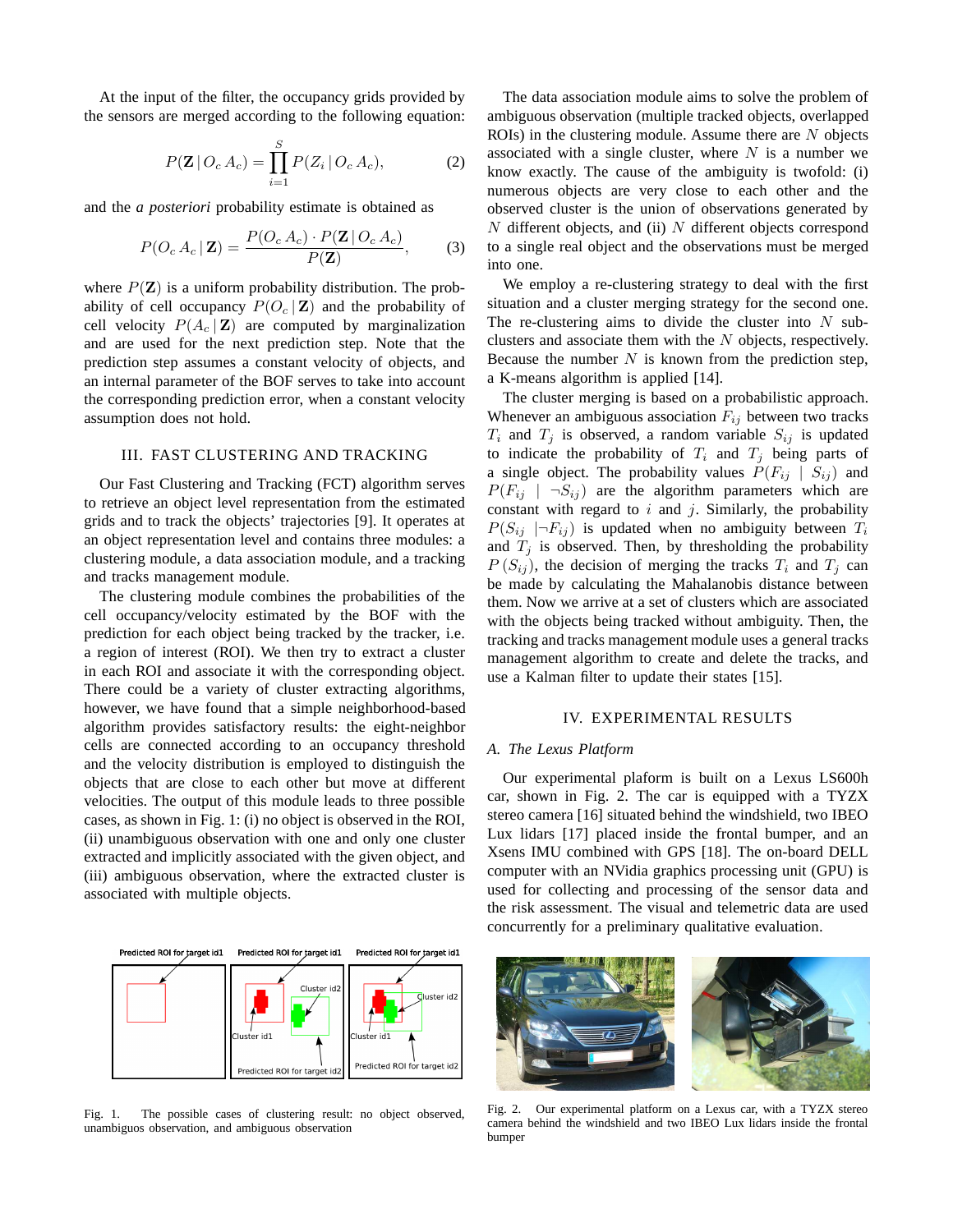The TYZX stereo camera has a baseline of 22 cm, a resolution of 512x320 pixels, and a focal length of 410 pixels. The IBEO Lux lidar provides four layers of up to 200 impacts at a sampling period of 20 ms. The maximum lidar detection range is about 200  $m$ , the angular range is 100 $^{\circ}$ , and the angular resolution is 0.5◦ . We use two lidars to monitor the area in front of the car. The observed region is 40  $m$  in length and 40  $m$  in width, a maximum height is 2  $m$ , and the cell size of the grid is  $0.2 \times 0.2$  m.

The user interface is based on the Qt library and it provides access to several parameters of the system, e.g. filtering, disparity computation, BOF. The Hugr middleware [19] allows recording and synchronizing of the data from different sensors as well as replay capability.

Note that the data fusion with the BOF requires calibration of the extrinsic parameters of the sensors in the common coordinate system. Thanks to the BOF and a grid resolution with a cell size of  $0.2x0.2$  m, a slight calibration error has little impact on the final grid after data fusion. The following parameters are set for the occupancy grid computation from stereo-vision:  $P_{fp} = 0.01$  and  $P_{fn} = 0.05$ .

## *B. Occupancy Grids and Sensor Data Fusion*

We discuss our concept on an example of the data obtained with our Lexus platform on urban roads with multiple traffic participants. Fig. 3-a shows an image of such a traffic scene, when approaching a crossroad. The BOF is used to merge the data from the on-board sensors, which monitor the environment: two lidars (Fig. 3-b and Fig. 3-c) and the stereo camera (Fig. 3-d). This results in a grid representation of the local environment in front of the car. The grid is shown in Fig. 3-e, where the black color indicates the occupied areas, the white color corresponds to the unoccupied space, and different levels of the grey intensity represent the occupancy probability of other areas. The occupancy grid in the udisparity plane, corresponding to the data in Fig. 3-d is shown in Fig. 3-f. The yellow rectangles in Fig. 3-a show the objects, which are correctly detected and tracked: a bus, a bicycle, cars, and the infrastructure elements.

One of the advantages of using the BOF for a grid representation in comparison with the static grid-based approaches is the estimation of velocities of cells in the BOF. Since the velocity estimation is taken into account in the clustering stage, it results in distinguishing between two objects, which move close to each other at different velocities, e.g. a bicycle and a car in the left half of Fig. 4-a are separated correctly into two different clusters.

A limitation of our current implementation is concerned with a constant velocity assumption, that does not hold during a sharp turn. This assumption can lead to oversegmentation of objects, e.g. the cells corresponding to the front of the car in Fig. 4 have an estimated velocity which differs from that of the rear of the car. Nevertheless, a solution is to increase the frequency of data processing, e.g. by means of implementing the BOF in hardware as a systemon-chip (SOC), or to estimate the motion of the ego-vehicle by means of its proprioceptive sensors.



Fig. 3. Approaching a crossroad: (a) a traffic scene image, where the rectangles indicate the detected and tracked objects, (b) a grid representation from the left lidar (lower scanning layer), (c) a grid representation from the right lidar (lower scanning layer), (d) a grid representation from stereovision, (e) a grid representation after data fusion, (f) an occupancy grid in the u-disparity plane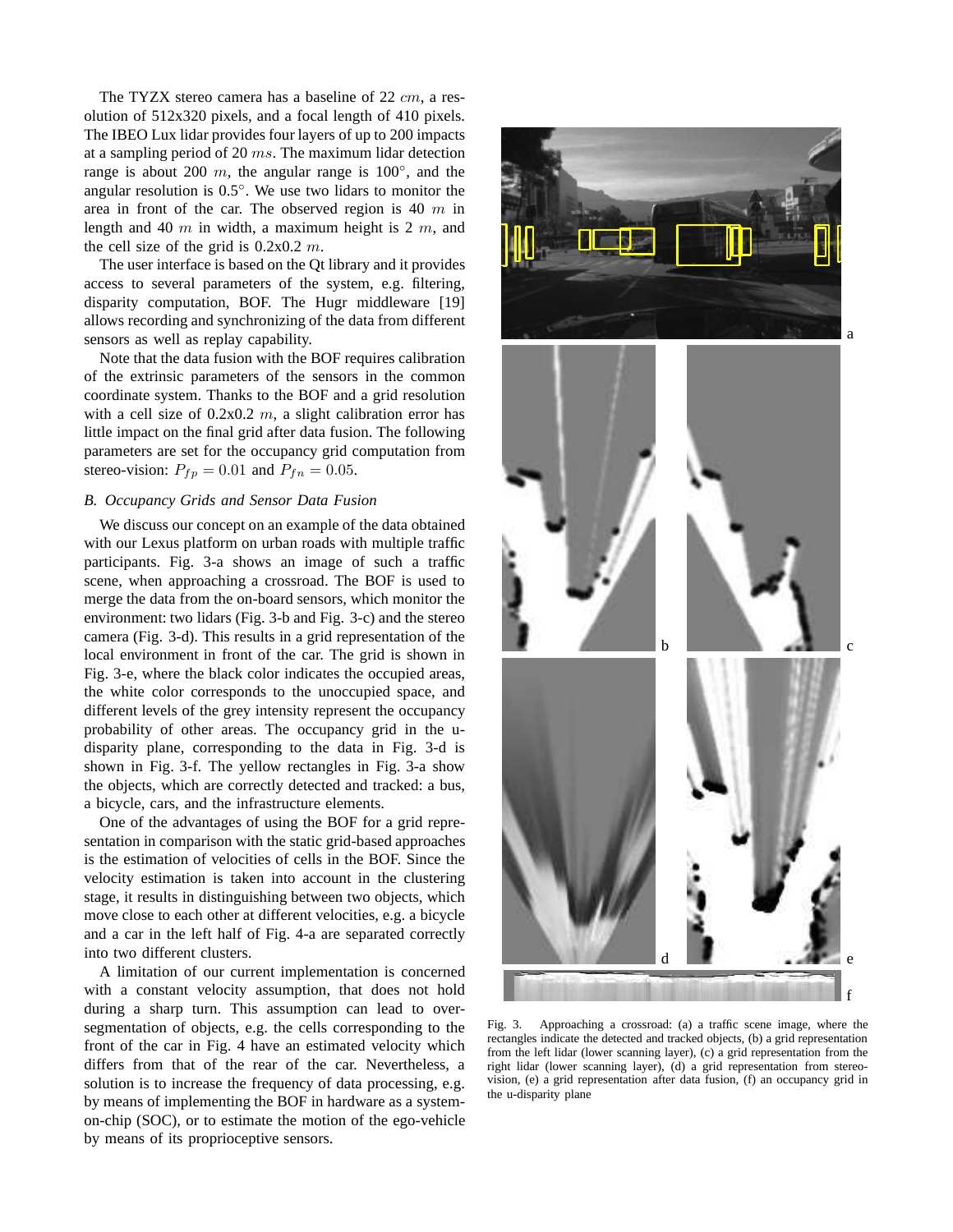

Fig. 4. Entering a crossroad: (a) a traffic scene image, where the rectangles indicate the detected and tracked objects, (b) a grid representation from a left lidar, (c) a grid representation from a right lidar, (d) a grid representation from stereo-vision, (e) a grid representation after data fusion

Fig. 5 gives an example of telemetric data obtained with the two on-board lidars, where the laser impacts are plotted onto the camera images (red dots correspond to the left lidar, and the green dots correspond to the right one). There are four scanning layers in the vertical direction for each lidar. The laser impacts with the road are filtered out thanks to the fusion of the multiple layers, as seen in Fig. 6-e. The lidars have overlapping viewfields, that provides to detect correctly the distant objects, e.g. two pedestrians in Fig. 6.



Fig. 5. An example of the multi-layer telemetric data represented by laser impacts (colored dots) from the two on-board lidars

Note that the height of the rectangles in Fig. 3-a and Fig. 4-a is set empirically to 1.8  $m$  for the visualization purpose. The constant height can become a problem to visualize tall objects, e.g. a bus in the scene, or in the case of small objects. The width of rectangles equals twice the lateral standard deviation  $\sigma_{xx}$  of the objects positions obtained from the FCT algorithm. This provides a correct visualization of the width of frontal objects, while it is not currently adapted to visualize non-frontal objects, e.g. the bus in Fig. 7-a.

A motorcycle and a bicycle behind the bus are correctly detected and separated because of the velocity estimation, as seen in Fig. 7-e.

Various objects are present in the traffic scene in Fig. 8, where the bus is detected and is separated into two objects because the lidars' data is affected by laser impacts with the rear wheels of the bus, and the stereo-vision does not provide sufficient accuracy at such a large distance. Note that the accuracy of lidars remains constant over the distance, while the accuracy of stereo-vision becomes poor at long range (i.e. telemetric data is given more confidence relative to the visual information in this case). One can observe that two pedestrians, crossing the street in Fig. 8, are detected as a single object because they walk together at the same speed.

Fig. 9 shows another advantage of data fusion, that is due to a broad viewfield provided by the two lidars. While the truck in the right side of the scene is hardly visible for the stereo camera, it is still detected from the lidars data, as seen in the grid representation after data fusion in Fig. 9-e.

The above results also show that the effect of stereovision is significantly lower than that of the lidars on the resulting occupancy grid. This is due to a perception range constraint because of a small baseline of the stereo camera. Nevertheless, the stereo-vision remains valuable because of its potential for objects recognition, classification, and visual tracking. The accuracy of stereo-vision is sufficiently high at distances upto 10  $m$  to enable detection of objects. Additionally, stereo-vision is an inexpensive alternative to multi-layer lidars for production cars.

## *C. Computation time*

Two critical stages of the sensor fusion have been implemented on GPU: the BOF and the stereo image processing, including matching and occupancy grid computation. In comparison to the high computational cost of the BOF, the cost of the FCT algorithm can be neglected [6], [9]. The BOF being designed to be highly parallelizable, it runs on GPU NVidia GeForce GTX 480 in 20 ms, without specific optimization. The complete processing chain for a lidar (including the BOF and the FCT algorithm) is capable of running at 20  $Hz$ . The implementation of our stereo image processing on the GPU allows us to perform the matching process in  $6$  ms and the occupancy grid computation in 0.1 ms.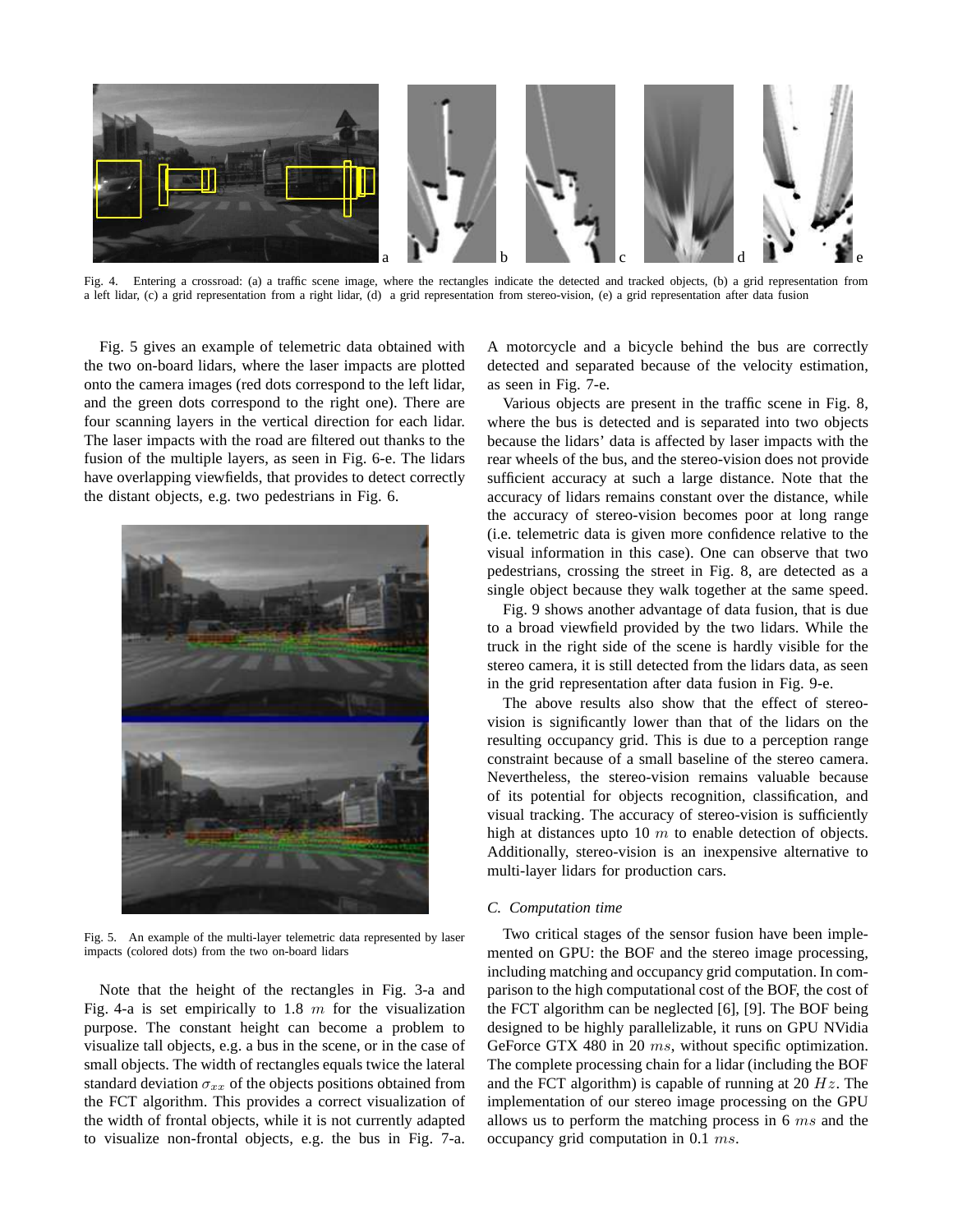

Fig. 6. Advancing at a crossroad: (a) a traffic scene image, where the rectangles indicate the detected and tracked objects, (b) a grid representation from a left lidar (lower scanning layer), (c) a grid representation from a right lidar (lower scanning layer), (d) a grid representation from stereo-vision, (e) a grid representation after data fusion



Fig. 7. Leaving a crossroad: (a) a traffic scene image, where the rectangles indicate the detected and tracked objects, (b) a grid representation from a left lidar (lower scanning layer), (c) a grid representation from a right lidar (lower scanning layer), (d) a grid representation from stereo-vision, (e) a grid representation after data fusion



Fig. 8. Moving on a straight road: (a) a traffic scene image, where the rectangles indicate the detected and tracked objects, (b) a grid representation from a left lidar (lower scanning layer), (c) a grid representation from a right lidar (lower scanning layer), (d) a grid representation from stereo-vision, (e) a grid representation after data fusion



Fig. 9. Waiting at a pedestrian crossing: (a) a traffic scene image, where the rectangles indicate the detected and tracked objects, (b) a grid representation from a left lidar (lower scanning layer), (c) a grid representation from a right lidar (lower scanning layer), (d) a grid representation from stereo-vision, (e) a grid representation after data fusion